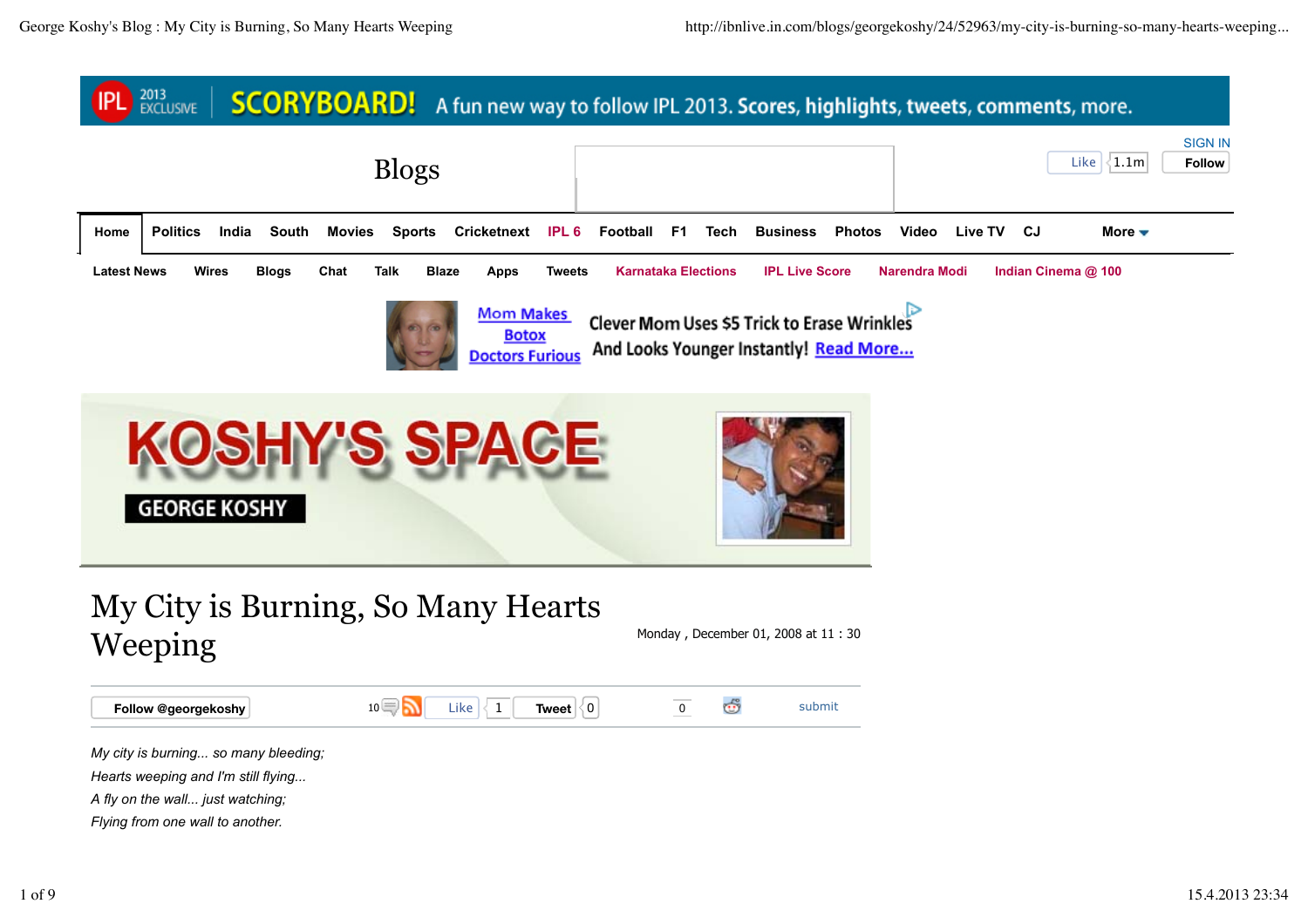*Unable to cry along; unable to share a shoulder. A hand lend out is scanned for a boom mic; They think I'm a foe... they think I love to see them cry And also think I lack a heart! Always blamed for saying too much!*

*But, I was there too... Scared as much as you were; yet determined to fly on Dodging the same bullets that you did; Breathing-in the same smoke you did The pain was there, the emptiness too I lost as much as you did too My faith in so many things... My leaders my guardian angels my neighbors too But I'm still flying on and forever will too 'coz from one wall to another I hit glass too And there I lay motionless; looking for help Unable to even call out...*

*But seeing me there you turn around And find a path that hits no transparent harm And as I get that breath back I fly on To another wall from where I look on And to see you safe and egging on Simply drains away that swelling tear Gives me the joy that drives me on And I go on flying... from wall to wall!*

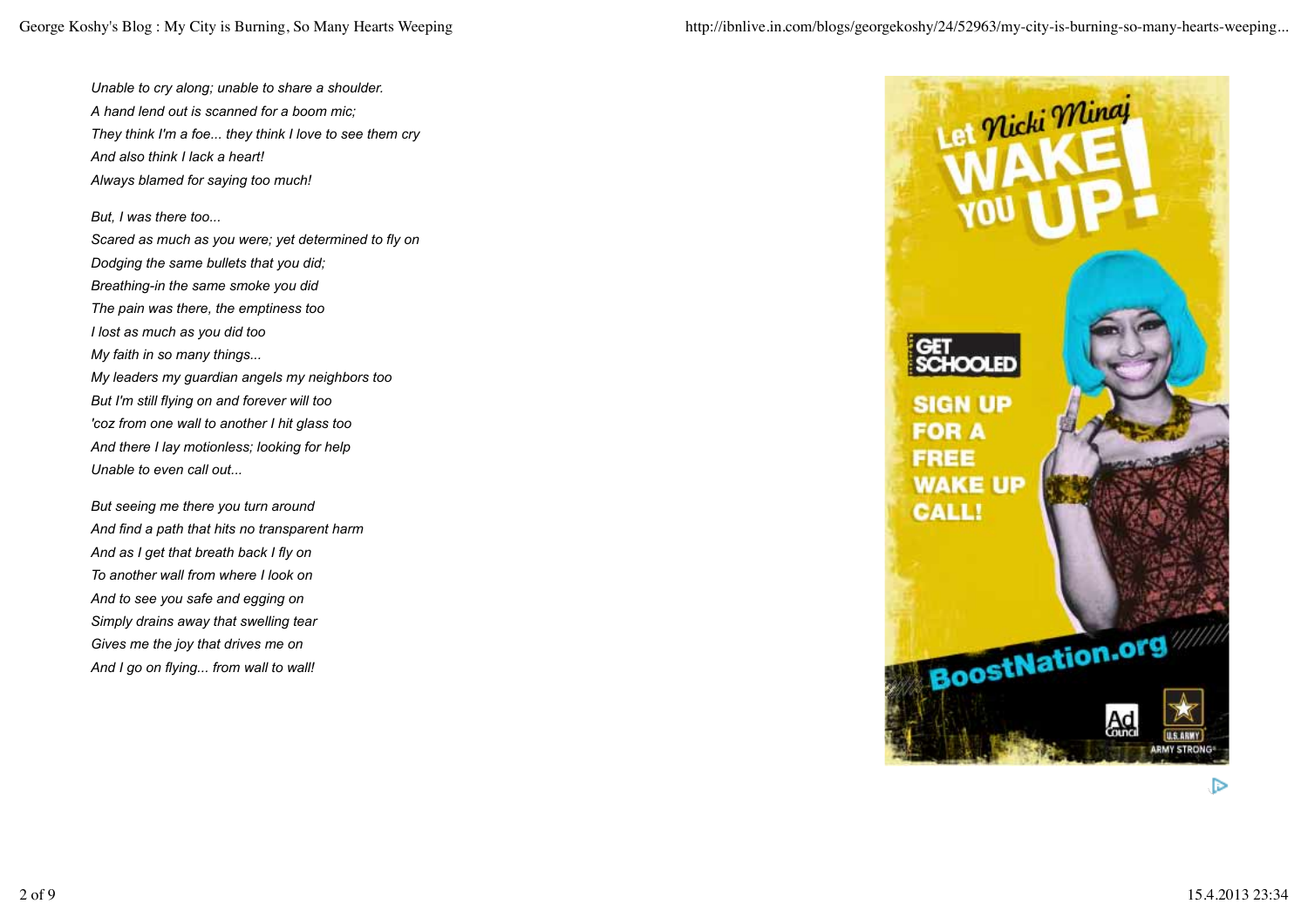

Mumbai city is burning. And this time it's not the iconic man-made structures; but the hearts and minds of each Mumbaikar. It happened when not one of us expected. It hit us where it hurt most and it left a wound that'll maybe someday heal. But I'[m sure is; the scar will remain forever though..!

#### **Day-1**

A call from my colleague Yogita Limaye at 10:00 pm, there's been a shoot-out at Leopold cafe in colaba... could you find out more? Even as I try finding out, she texts me that she's in any case leaving for the spot with a camera unit; her hunch says it could be important.

Information already meanwhile trickling-in of more gun shots being reported; this time from the Mumbai 'Chatrapati Shivaji Terminus'. Most television channels too getting into breaking news mode...this had to be major...!

And that's what put us all into an alert mode... each of us calling-in our sources even as 'assignment' alerted logistics, fleet... each of our video-journalists too starting to call-in and enquire if the situation was bad and they needed to come-in.

News started coming in even as I traveled to the spot; the possibility of a gang war between two Nigerian drug-mafia. But

## **More about George Koshy**

## **Recent Posts**

- + Our 'lil Superstars…!
- + Blog-In-Pictures: IBN "gagged!"
- + VBlog: When Hillary came calling
- + My 'middle finger's' marked!
- + Rain rain go away come again another day... Our
- BMC officials only want to play..!
- + Introducing 'my friend' Mr Sharma
- + Mumbai on Track
- + Found Your PR Yet.......?
- + A Losing Battle.....Lost..??

## **Archives**

January 2010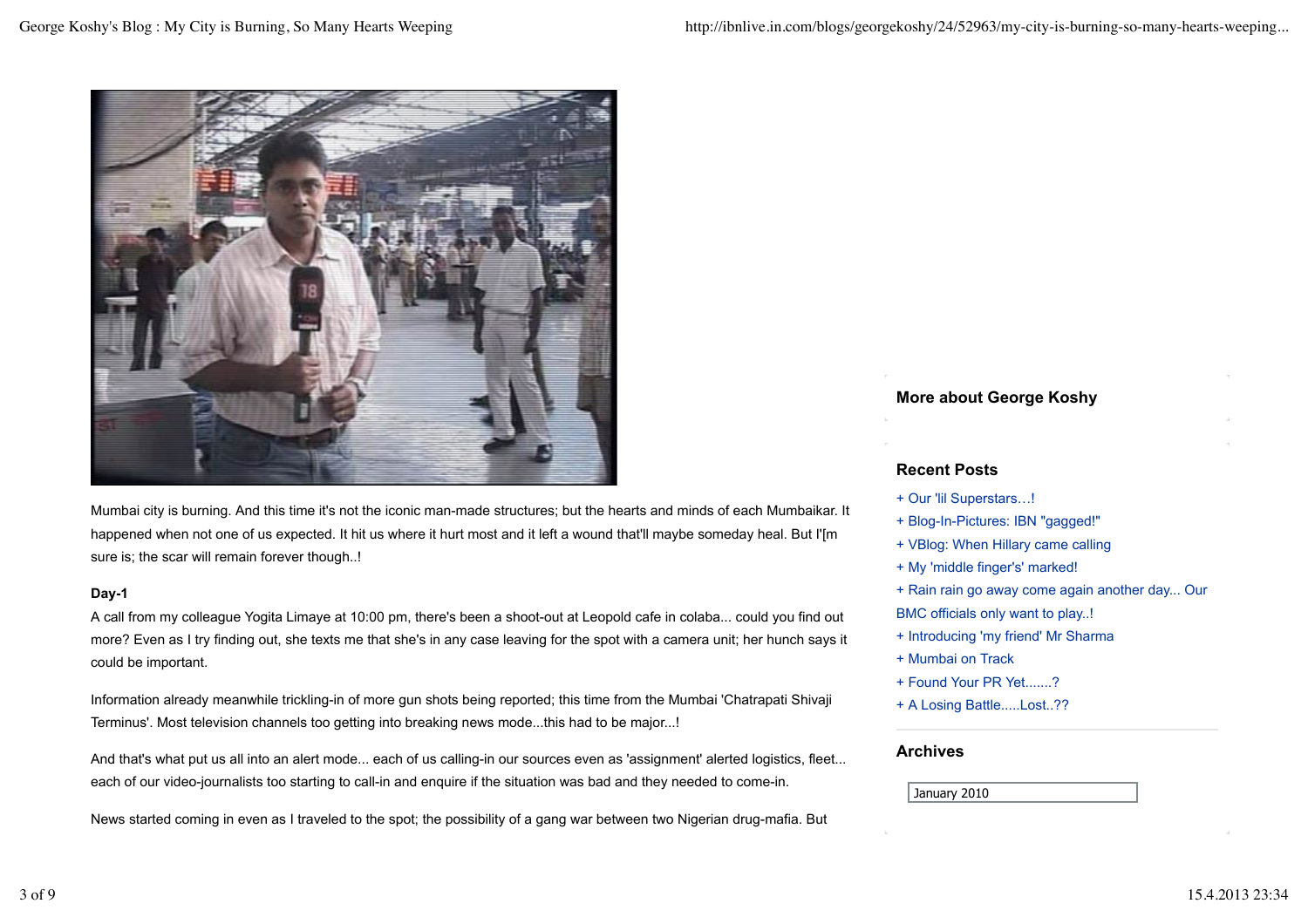CST? How could the situation have reached CST?

10:20 pm and we have confirmation from my colleague Toral Varia that it is not a gang-war but a full-on attack. More news trickling-in by the second. A blast at vile-parle? An attack at the airport? There seems to be some trouble at Oberoi Hotel. The air reverberating with sounds that seemed nothing other than fire crackers; at times maybe even a cracker-bomb.

CST road seemed blocked. There was a crowd rushing our way; also some commotion seemingly near CAMA hospital. I head towards the other side. Let me check GT hospital first. This place seemed to be operational for disaster a management long ago because they'd already setup people to prevent the media from entering. Any information from there seemed highly unlikely; we move towards METRO. Policemen lined-up all along the way; each of them with drawn pistols and ready-to-fire sten-guns. Most of them on their tether ends already. "Hands-up karo!", came an order even as we approached them. One wrong move, someone would have definitely 'pulled-it'.

At the Metro junction there seems to be a bunch of police and our scribes. Gun shots get wilder. We're asked to move away and even as we walk 15 feet a police car pass us; we hear gun shots behind us and a huge commotion. And there we turn back to see two people fallen down. One hurt another dead already as we rush back. We realize this is now for real.

Hours turn into moments even as I and my video journalist Manish Dubey travel from one spot to another gathering info from passerby, the police were too wary to talk. The message that one of their vehicles have been hijacked had shaken them too.

The Oberoi, Santacruz, Mazgaon, Vile Parle , Vidhan Bhavan... news seemed to be trickling-in from everywhere. No one seemed to be knowing what and where and when and how. All that we collectively knew was times were bad. Each one was to fend for himself. It wasn't the time for jokes; the Taj was burning, the injured were being brought-into hospitals by the dozen.

Was this another serial blasts? Then what were armed gunmen doing in the open? Finally the Qualis with the armed men seemed to have been abandoned at Nariman point near the Vidhan bhavan and a Skoda car used to move further. A hot chase and there was one dead terrorist and another captured alive.

A huge explosion at Colaba. A petrol pump's on fire already. Confirmations from two of my colleagues here Prachi and Raksha both having heard it. A simple hop skip and jump for here; Raksha Shetty already in her bed sits up and within seconds is out on the streets escorted (for her own safety) by her husband Karan.

This probably only the beginning even as each of us reporters set the meter down - there was no turning back. This was it, the real thing our city was being attacked and we were on adrenalin. The wails of the passing ambulances even as I moved from the Trident/Oberoi to Colaba. A few locals agree to take us to a building opposite the Nariman House. We recce the place but find it too risky to stay. We head back. We see forces reaching. Hardly any solid fire-power yet. It's been an hour since the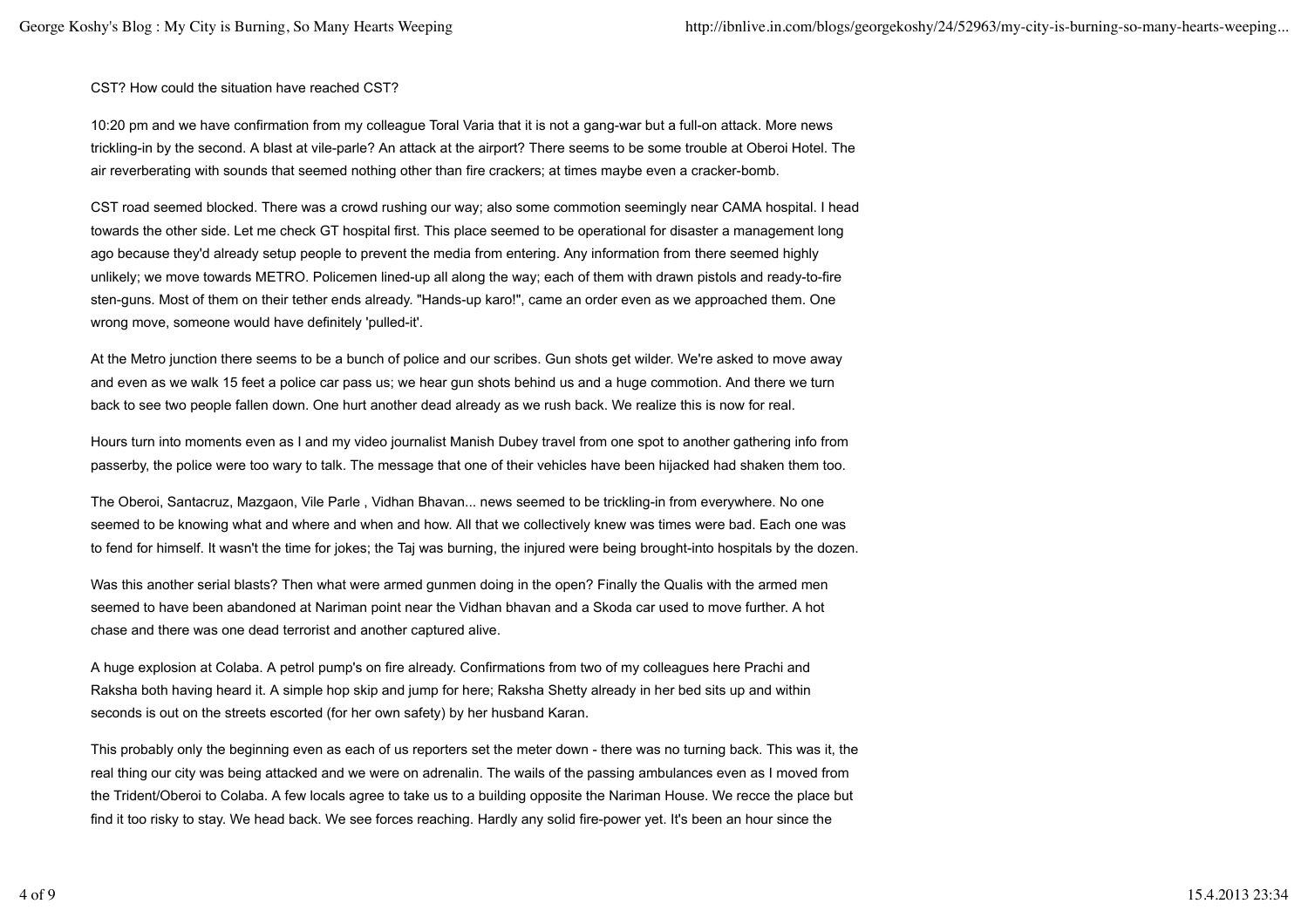## grenade explosion already.

Raksha stays on... and I move to the Taj Mahal hotel. And the sight sends a chill down my spine. I'm at the backside entrance and there're the Anti-Terrorism Squad personnel all with drawn guns and taking guard, a fleet of ambulance and fire brigade vehicles... amd most shocking: the sight of the burning hotel.

First the fire and then the huge amounts of salt-water will the structure's beauty ever survive? Well then the numbers spread more than 50 people possibly dead already. Don't actually recollect when the Day 1 turned into Day 2 even as I scouted for someone who'd have some inputs. Chances of two people having scaled the pool-side gate late evening being the 'trouble makers'. The first casuality aswel; a hotel guard and his guard-dog.

## **Day-2**

Firing continued. The fires that had broken-up still continue to rage and almost took mid-early morning to be put out. Meanwhile it seems like a wait and watch between the security agencies aswel as the terrorists. News of the presence of RDX inside come through. In other places too the stand-off continue. The army's trying it's best to penetrate the defenses of the terrorist. Confirmation comes-in of the presence of more than two terrorists at each of these places. The presence of the army has created speed and emergency in the process but a big break though still needs to come by.

It definitely seems a tough road ahead even as the terrorists keep moving in and out of locations with ease. An inkling even to the fact that they are familiar to the topography of the hotel really well. Were they insiders at the hotel? Did they recce the place earlier? Only the security agencies will tell us this later.

Meanwhile a stray bullet ricochets on the pavement space in front of us and injures one bystander and two journalists; including a lady photographer. Things quickly come into perspective. The Hollywood movie that was unfolding in front of our eyes in this wide 360 degree canvas quickly turn a reality. Suddenly the enormity of the dangers standing there near the frontline seeps into the psyche of the reporters aswel as all the media personnel present there. Everyone quickly duck to the ground bracing themselves to the stone pavements of the gateway. That was a close shave indeed.

More fires, which we later will realize are being setup by the terrorists themselves most of it as a diversionary tactic and also to keep the security agencies busy. Even as the heritage building of the Taj slowly burn, we can't help remembering the beauty of the priceless artifacts inside. The exquisite carpets, the antique furniture, the priceless painting, the enormous numbers of books in the rare library. This is a part of history these terrorists were destroying.

A connection meanwhile being established. Agencies pointing fingers at the LeT (the Lashkar-e-Toiba with it's well known affiliation to the Al Qaeeda. Reinforcements being brought-in from the agencies. The NSG (National Security Group) steps in, one terrorist was already meanwhile arrested alive.